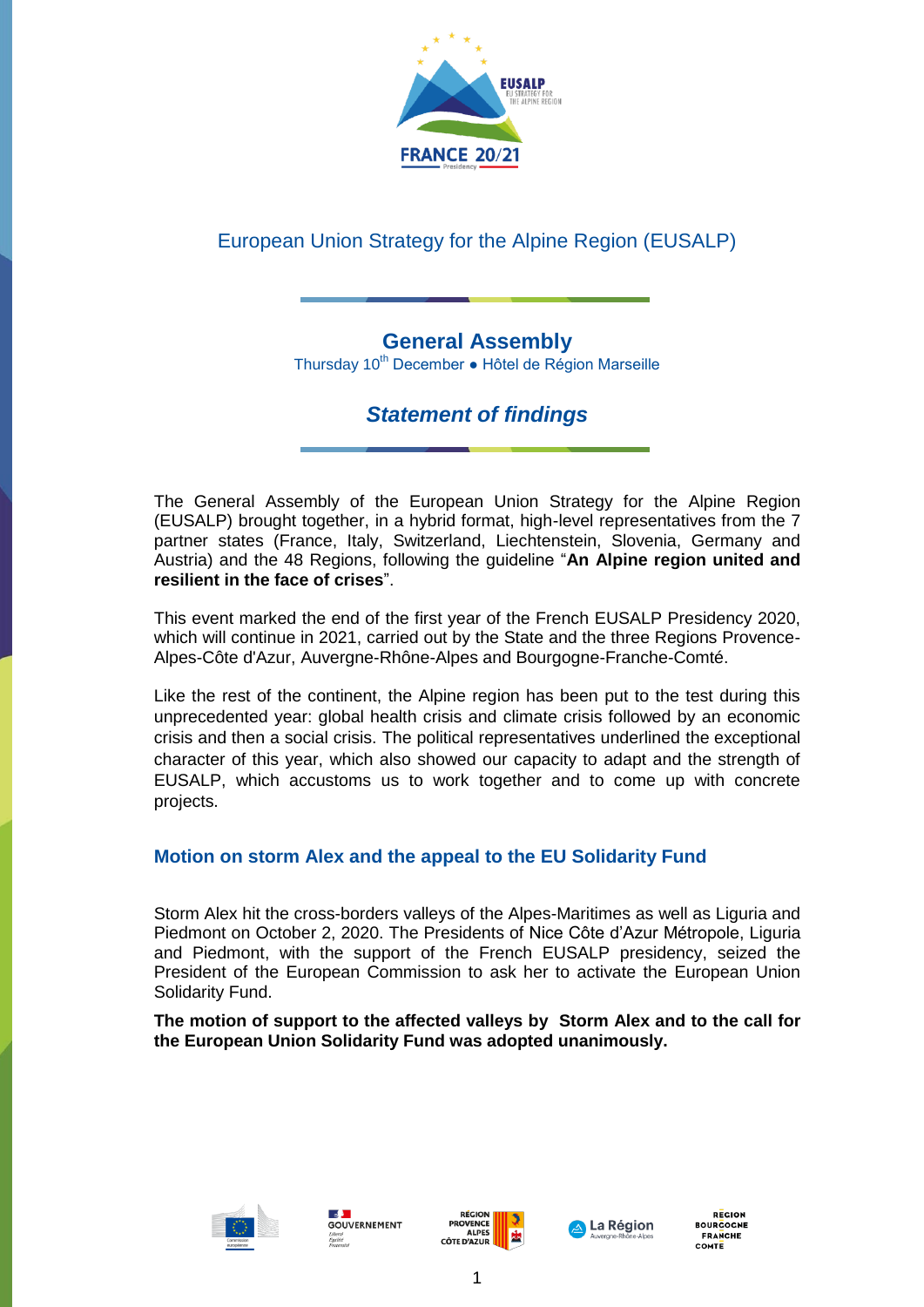### **Mountainous tourism in the Alpine region: from sanitarian crisis management to adaptation to climate change**

Political representatives presented the actions undertaken in their countries in favour of tourism in the context of the health crisis and discussed the opening of ski resorts.

Among the initiatives presented we can mention the protocol on tourism developed by the Alpine Convention, or the French program in favour of mountain territories aiming at supporting mountain resorts in the face of climate change for their transition to sustainable year-round tourism, as well as the current initiative to set up a Euro-Alpine network of mountain resorts, in collaboration with the actors of the mountain territories including EUSALP action groups.

### **Faced with climate, sanitarian and economic crisis, a united, sustainable and resilient Alpine region: from commitments to implementation**

The sanitary crisis impacted the work of EUSALP during this year 2020 and actors adapted and cooperated to bring concrete answers, as EUSALP Covid-19 action plan details:

- The elaboration and adoption of the Manifesto for a Sustainable and Resilient Alpine Region
- The mobilization of EUSALP action groups to prioritize activities and projects in favour of the green recovery and the resiliency of the Alpine region.
- Cooperative efforts to promote of the EUSALP priorities embedding in current and 2021-2027 European Union funding programmes.

**Camille ÉTIENNE**, a young citizen committed to tackle climate change and activist for social and climate justice, and Nicolas PLAIN, **Ambassador of the French EUSALP presidency** took the floor to encourage political representatives to undertake ambitious, radical and rapid actions to be a voice for the transition of Alpine societies.

#### **Keep working together on EUSALP implementation**

Political representatives welcomed EUSALP Executive Board work to improve EUSALP Governance, including:

- The establishment process of a Technical Support Structure (TSS) to the governance
- The development of the EUSALP stakeholders' digital platform which aims to further involve civil society in the Alpine macro-regional cooperation
- The work for the EUSALP embedding in the EU funding programmes 2021- 2027

**The establishment of the EUSALP Youth Council was adopted unanimously.**